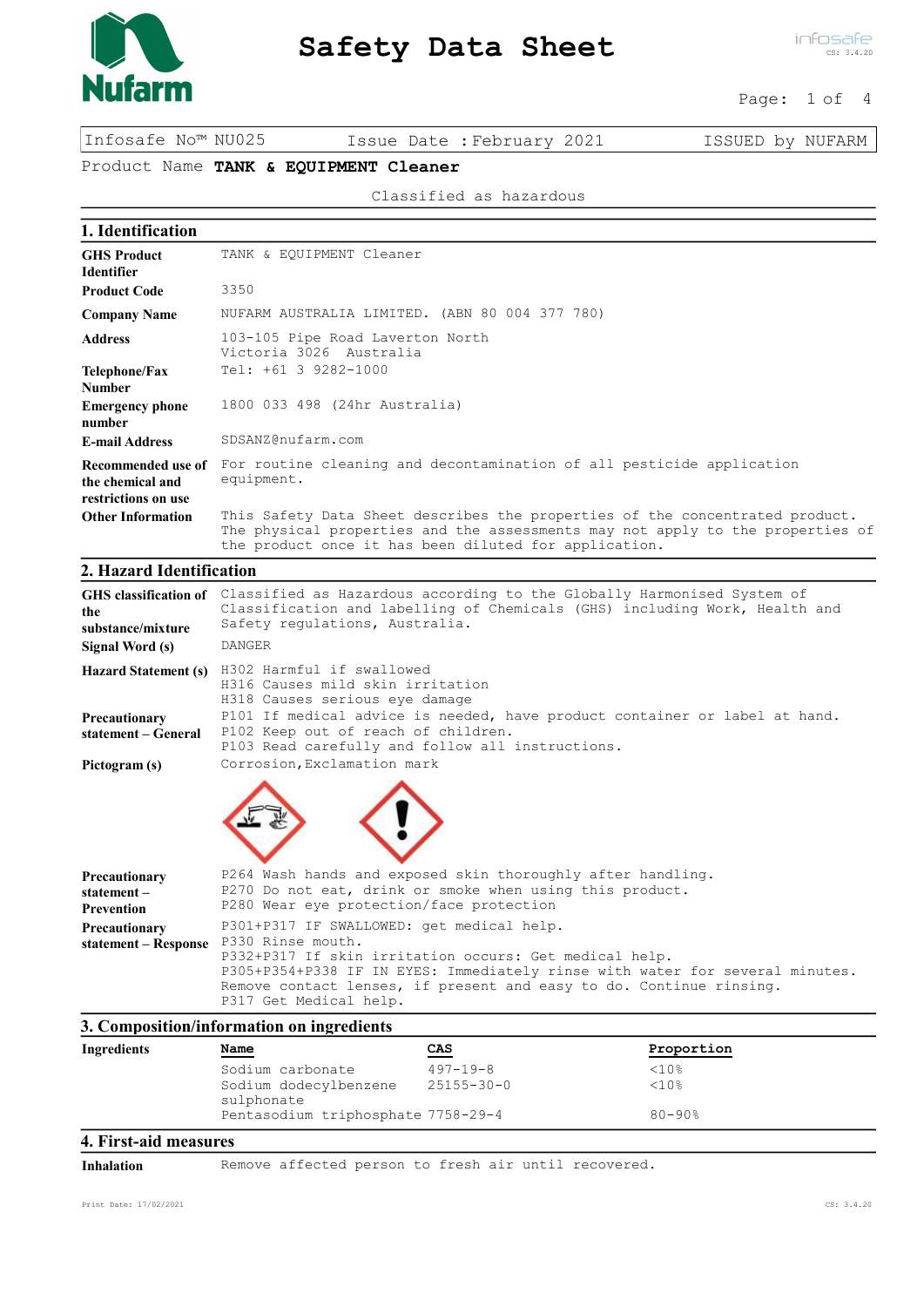

# Safety Data Sheet

infosafe CS: 3.4.20

#### Page: 2 of 4

Infosafe No™ NU025 Issue Date :February 2021 ISSUED by NUFARM

## Product Name TANK & EQUIPMENT Cleaner

Classified as hazardous

| Ingestion                   | If swallowed do NOT induce vomiting; seek medical advice immediately and show<br>this container or label or contact the Poisons Information Centre on 13 11 26<br>(Aust). Make every effort to prevent vomit from entering the lungs by careful<br>placement of the patient. |
|-----------------------------|------------------------------------------------------------------------------------------------------------------------------------------------------------------------------------------------------------------------------------------------------------------------------|
| <b>Skin</b>                 | Wash affected areas thoroughly with soap and water.<br>Remove contaminated clothing and launder before re-use.                                                                                                                                                               |
| Eye contact                 | If in eyes, hold eyelids open and wash with copious amounts of water for at<br>least 15 minutes.                                                                                                                                                                             |
| <b>First Aid Facilities</b> | If poisoning occurs, contact a doctor or the Poisons Information Centre<br>(Australia) on 13 11 26.                                                                                                                                                                          |
| <b>Advice to Doctor</b>     | Treat symptomatically.                                                                                                                                                                                                                                                       |

### 5. Fire-fighting measures

| Suitable<br>extinguishing media                                    | Water fog, foam, carbon dioxide or dry chemical.                                                                |
|--------------------------------------------------------------------|-----------------------------------------------------------------------------------------------------------------|
| <b>Hazards</b> from<br><b>Combustion</b><br><b>Products</b>        | If involved in a fire, it will emit oxides of carbon, oxides of sulphur and<br>possibly phosphoric acid.        |
| <b>Special Protective</b><br><b>Equipment for fire</b><br>fighters | Breathable air apparatus may have to be worn if material is involved in fires<br>especially in confined spaces. |
| <b>Other Information</b>                                           | STOP FIRE WATER FROM ENTERING DRAINS OR WATER BODIES.                                                           |

#### 6. Accidental release measures

| Spills & Disposal          | Pick up with a shovel and broom.<br>Collect spilled material and waste in sealable open-top type containers for<br>disposal.<br>Wash remaining material away. |
|----------------------------|---------------------------------------------------------------------------------------------------------------------------------------------------------------|
| <b>Personal Protection</b> | For appropriate personal protective equipment (PPE), refer Section 8.                                                                                         |

# 7. Handling and storage

| <b>Precautions for Safe</b><br>Handling                                   | Avoid generating dusts while handling the product and mixing.            |
|---------------------------------------------------------------------------|--------------------------------------------------------------------------|
| <b>Conditions for safe</b><br>storage, including<br>any incompatibilities | Store in the closed, original container in a cool, well ventilated area. |
| <b>Other Information</b>                                                  | Always read the label and any attached leaflet before use.               |

### 8. Exposure controls/personal protection

| Occupational<br>exposure limit values   | No exposure standards have been established for this product by Safe Work<br>Australia, however, the TWA exposure standard for dusts not otherwise<br>specified is $10 \text{ mg/m3.}$ |
|-----------------------------------------|----------------------------------------------------------------------------------------------------------------------------------------------------------------------------------------|
| Appropriate<br>engineering controls     | Handle in well ventilated areas, generally natural ventilation is adequate.                                                                                                            |
| <b>Personal Protective</b><br>Equipment | When preparing product for use wear elbow-length PVC gloves and face shield or<br>goggles.                                                                                             |
| <b>Hygiene Measures</b>                 | After use and before eating, drinking or smoking, wash hands, arms and face<br>thoroughly with soap and water.                                                                         |

### 9. Physical and chemical properties

| Form                       | Solid                                                                |
|----------------------------|----------------------------------------------------------------------|
| Appearance                 | Light orange powder that will turn green with the addition of water. |
| Odour                      | Slight odour.                                                        |
| <b>Solubility in Water</b> | Soluble in water.                                                    |
| pH                         | 10.8 (10% solution)                                                  |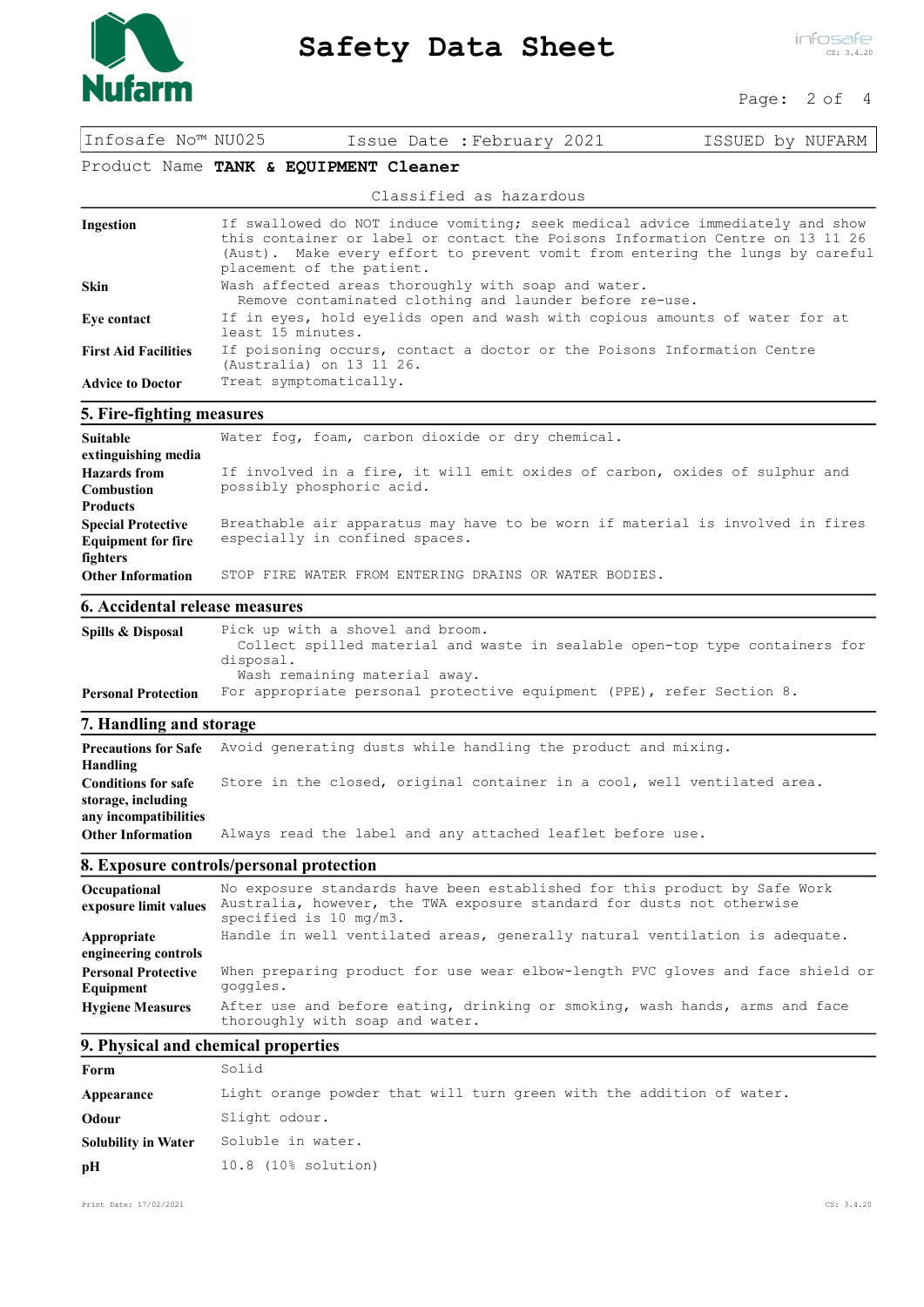

## Page: 3 of 4

Infosafe No™ NU025 Issue Date :February 2021 ISSUED by NUFARM

Product Name TANK & EQUIPMENT Cleaner

Classified as hazardous

**Density** 1.105  $g/cm^3$ 

Flammability Non flammable.

#### 10. Stability and reactivity

| <b>Chemical Stability</b>                 | Stable under normal conditions.           |
|-------------------------------------------|-------------------------------------------|
| <b>Hazardous</b><br><b>Polymerization</b> | Hazardous polymerisation is not possible. |

#### 11. Toxicological Information

| <b>Toxicology</b><br>Information | No harmful effects are expected if the precautions on the label and this MSDS<br>are followed.                                                                |
|----------------------------------|---------------------------------------------------------------------------------------------------------------------------------------------------------------|
| <b>Acute Toxicity - Oral</b>     | LD50(rat)3120 mg/kg for Pentasodium triphosphate.<br>LD50 (rat) 4090 mg/kg for Sodium Carbonate.<br>LD50 (rat) 438 mg/kg for Sodium dodecylbenzenesulphonate. |
| Ingestion                        | Harmful if swallowed.                                                                                                                                         |
| <b>Inhalation</b>                | May cause irritation to mucous membranes.                                                                                                                     |
| <b>Skin</b>                      | Contact with skin will result in mild irritation.                                                                                                             |
| Eye                              | Causes serious eye damage.                                                                                                                                    |

### 12. Ecological information

| Ecotoxicity                  | This product is not classified as environmentally hazardous.                                                                                          |  |
|------------------------------|-------------------------------------------------------------------------------------------------------------------------------------------------------|--|
| <b>Bioaccumulative</b>       | Sodium dodecylbenzenesulfonate- LogPow 1.96                                                                                                           |  |
| <b>Potential</b>             | Low potential for bioaccumulation.                                                                                                                    |  |
| <b>Acute Toxicity - Fish</b> | LC50 (96hr) for Lepomis macrochirus is 1.18mg/L (Sodium dodecylbenzenesulfonate)<br>LC50 (96hr) for Lepomis macrochirus is 300mg/L (Sodium carbonate) |  |
| <b>Acute Toxicity -</b>      | EC50(48hr)for Daphnia pulex is 0.15 mg/L (Sodium dodecylbenzenesulfonate)                                                                             |  |
| Daphnia                      | $EC50$ (48hr) for Daphnia magna is 365 mg/L (Sodium carbonate)                                                                                        |  |
| <b>Acute Toxicity -</b>      | IC50(72hr)for Pseudokirchneriella subcapitata is 112.4 mg/L (Sodium                                                                                   |  |
| Algae                        | dodecylbenzenesulfonate)                                                                                                                              |  |

### 13. Disposal considerations

| <b>Product Disposal</b>   | On site disposal of the concentrated product is not acceptable.<br>Dispose of product only by using according to the label, or at an approved<br>landfill.                                                                                                                  |
|---------------------------|-----------------------------------------------------------------------------------------------------------------------------------------------------------------------------------------------------------------------------------------------------------------------------|
| <b>Container Disposal</b> | Do not use this container for any other purpose.<br>Triple rinse containers, add rinsate to the spray tank, then offer the<br>container for recycling/reconditioning, or puncture top, sides and bottom and<br>dispose of in landfill in accordance with local regulations. |

### 14. Transport information

| <b>Transport</b>   | It is good practice not to transport agricultural chemical products with       |
|--------------------|--------------------------------------------------------------------------------|
| <b>Information</b> | food, food related materials and animal feedstuffs.                            |
| Storage and        | Classified as non dangerous for transport according to the Australian Code for |
| <b>Transport</b>   | the Transport of Dangerous Goods by Road and Rail and the IMDG Code.           |

### 15. Regulatory information

| <b>Regulatory</b><br><b>Information</b> | Australia: WHS regulations (2011) - Schedule 11: classification not listed.     |  |  |  |  |
|-----------------------------------------|---------------------------------------------------------------------------------|--|--|--|--|
| <b>Poisons Schedule</b>                 | Not Scheduled                                                                   |  |  |  |  |
| Packaging &<br>Labelling                | KEEP OUT OF REACH OF CHILDREN<br>READ SAFETY DIRECTIONS BEFORE OPENING OR USING |  |  |  |  |
| <b>16. Other Information</b>            |                                                                                 |  |  |  |  |